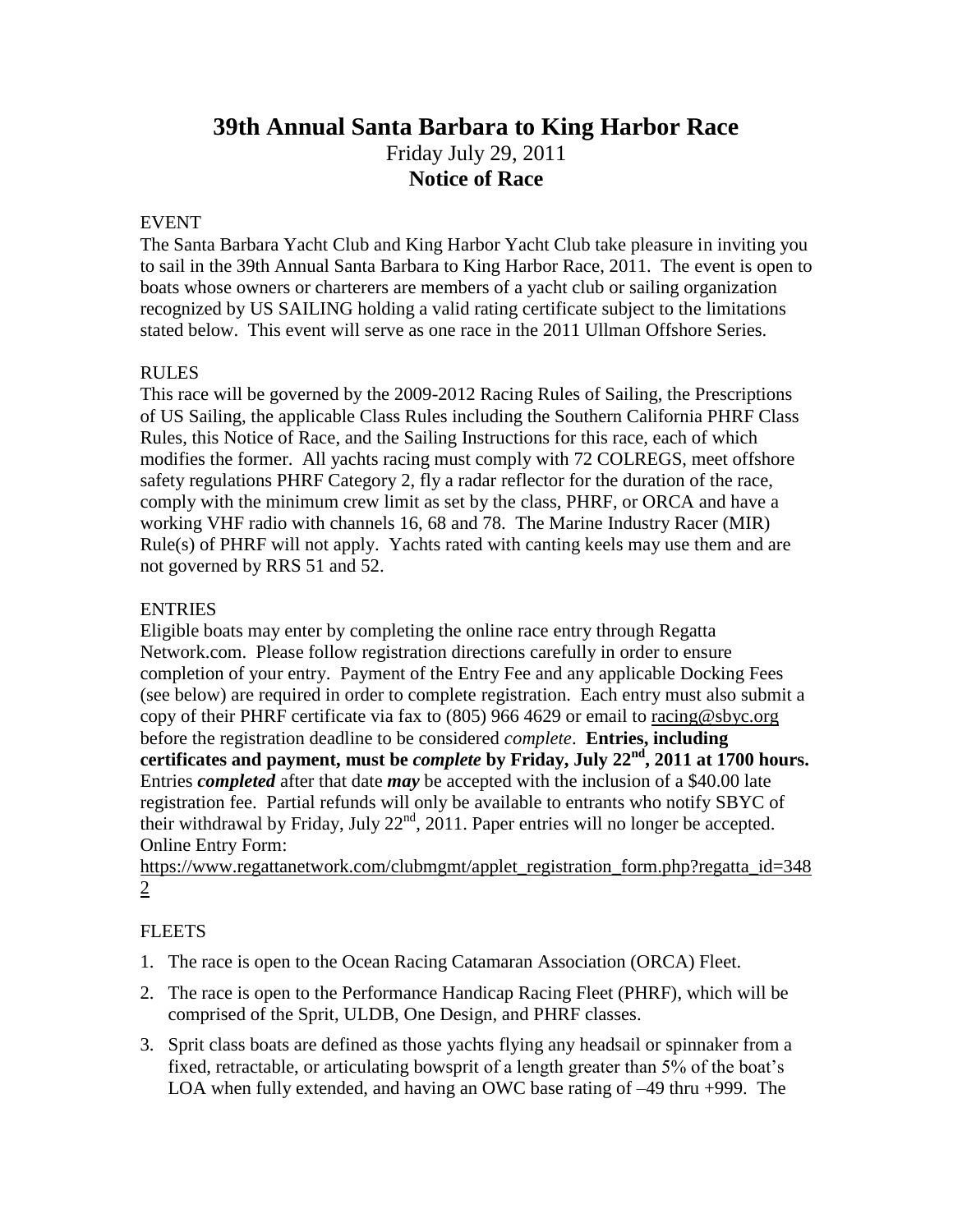Sprit fleet MAY be divided into classes according to rating or according to ULDB status (ULDB factor 3.25 or higher) if there are sufficient entries.

- 4. ULDB class boats are defined as those yachts not using a "sprit" as defined above and have a ULDB factor of 2.75 or higher. (modifies PHRF Class Rules - Formulas)
- 5. PHRF class boats are defined as those yachts not using a "sprit" as defined above and have an OWC base rating of -199 thru +999, and a performance factor less than 2.75.
- 6. One-design fleet starts will be considered if at least five (5) boats in the class are entered. Requests for one-design class starts must be submitted to the SBYC Race Chair by July 15, 2011. Such requests must include a list of at least five (5) boats in the class that will be entered in the race. One-design boats unable to establish a class shall be registered in a PHRF Class. One design fleets with fewer than five starters will not be granted a start the following year. All one-design boats are required to have valid PHRF certificates.

PHRF class boats will be separated into classes based on entries received. Class breaks will be published in the Racing Packet/Sailing Instructions. There will be approximately eleven classes including One Designs, Sprit, PHRF, ULDB and ORCA.

# DOCKAGE

SBYC- Dockage will be available for registered boats at the fee of \$0.90 per foot per night. Arrival date must be included in entry forms along with fees. Rafting will be necessary and assignments will be issued on Channel 78 **after** checking in with the Santa Barbara Harbor Patrol at the accommodation dock at the west end of the harbor. KHYC- Upon finishing in Redondo Beach, yachts needing guest moorage will be met by KHYC docking committee boats to be escorted to a mooring location. The docking committee will monitor Channel 78, and questions can be directed to Jerry Martin (see below). Boats should be equipped and prepared to anchor immediately if necessary.

#### REGISTRATION

Race packets, Class lists, Notices to Competitors, drink tickets and race clothing will be available on the lower deck at SBYC at the following times shown in the schedule below. Race clothing may be ordered in advance with your registration form.

#### SCHEDULE OF EVENTS

#### Wednesday, July 27:

 SBYC"s famous "Wet Wednesday Races" followed by post-race party and BBQ. Thursday, July 28:

**Registration desk open 1300 - 1900.** Racer's cocktail party starts at 1700. BBQ and buffet available 1800 - 2130. Live band and dancing begins at 1700.

#### Friday, July 29:

**Registration desk open 0800 - 1000.** SBYC Racers Breakfast 0730 - 1000. First start at 1200.

## Saturday, July 30:

Trophy Presentation at KHYC at 1600, followed by the famous Jumbo Shrimp Feed with seatings at 1800 and 1930. Tickets must be ordered in advance thru KHYC (see reservation form).